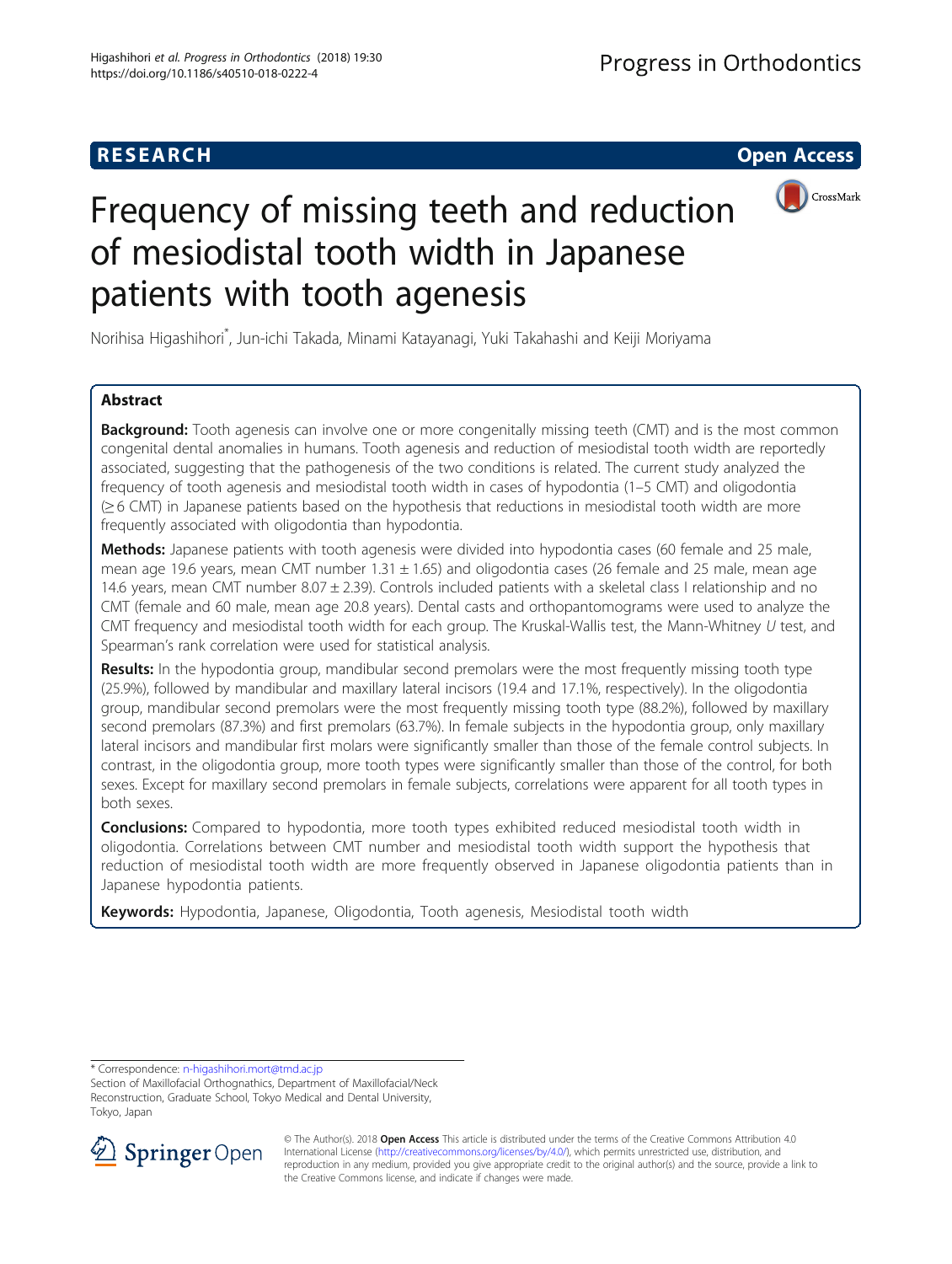# Background

To obtain functional and esthetic occlusions, a harmonious relationship between the maxillary and mandibular teeth is essential. Disproportion of mesiodistal tooth width and tooth number induce an unharmonious relationship such as crowding or spacing in the dental arch, which clinicians must consider when making treatment plans, especially in orthodontic treatment. In such circumstances, an understanding of dental anomalies with respect to mesiodistal tooth width and tooth number is important for obtaining proper interdigitation, overbite, and overjet. Uslu et al. and Thongudomporn and Freer reported that the prevalence of having at least one dental anomaly in orthodontic patients were 40.3 and 74.8%, respectively  $[1, 2]$  $[1, 2]$  $[1, 2]$  $[1, 2]$ ; thus, patients with dental anomalies are commonly encountered in orthodontic clinics. Tooth agenesis is one of the most commonly observed dental anomalies. A meta-analysis found that its prevalence differed depending on race but averaged 6.4% [[3\]](#page-5-0). In the Japanese populations, the prevalence of tooth agenesis is 8.5% [[4](#page-5-0)]. While having one or two congenitally missing teeth (CMT) is common, having six or more is very rare, with prevalence less than  $1\%$  [[4](#page-5-0)–[8\]](#page-5-0). Reportedly, the most common CMT types are mandibular second premolars, maxillary lateral incisors, and second premolars in that order [[3,](#page-5-0) [9\]](#page-5-0).

The etiology of tooth agenesis is considered to involve the disturbance of dental development by genetic factors, environmental factors, or a combination thereof [[10](#page-5-0)–[16](#page-5-0)]. Tooth agenesis is often accompanied by other tooth anomalies [\[17](#page-5-0)–[24\]](#page-6-0). Many researchers have reported that tooth size in patients with tooth agenesis is often smaller than in patients without tooth agenesis [[19](#page-6-0)–[24](#page-6-0)]. Gunor et al. reported that mesiodistal tooth width in patients with two or more CMT was significantly smaller than that of patients without CMT. Furthermore, reduction of mesiodistal tooth width was more severe in patients with six or more CMT than it was in patients with two to five [[22\]](#page-6-0). Similarly, Brook et al. reported that there was a positive correlation between the degree of reduction of mesiodistal tooth width and the number of CMT [[20](#page-6-0)]. However, these results were derived from Turkish and Caucasian populations—no reported studies have investigated the relationship between CMT number and mesiodistal tooth width in Japanese subjects. Because it has been reported that mesiodistal tooth width varies between races [\[25](#page-6-0)–[27\]](#page-6-0), it is considered clinically important to clarify the relationship between CMT number and mesiodistal tooth width in Japanese subjects.

In this study, we analyzed the relationship between the number of CMT and mesiodistal tooth width in Japanese hypodontia (1–5 CMT) and oligodontia ( $\geq 6$  CMT) patients based on the hypothesis that reductions of mesiodistal tooth width are more frequently associated with oligodontia than hypodontia.

# **Methods**

# Patients

A total of 136 Japanese non-syndromic tooth agenesis patients in our hospital were divided into two groups, a hypodontia group consisting of patients with 1–5 CMT  $(n = 85; 60$  female and 25 male, mean age 19.6 years, mean CMT number  $1.31 \pm 1.65$ ) and an oligodontia group consisting of patients with  $\geq 6$  CMT (*n* = 51; 26 female and 25 male, mean age 14.6 years, mean CMT number  $8.07 \pm 2.39$ ). A control group was also included, consisting of patients with a skeletal class I relationship and no CMT ( $n = 120$ ; 60 female and 60 male, mean age 20.8 years). An a priori power analysis was conducted with G\*Power Version 3.1 (Heinrich-Heine-Universität, Düsseldorf, Germany) to determine the sample size with effect size  $f = 0.25$ ,  $\alpha = 0.05$ , and  $1 - \beta = 0.8$  [[28\]](#page-6-0). The tooth agenesis was diagnosed via panoramic radiography and clinical examination. The third molars were excluded from this study, as were the teeth with dental caries or restoration on the mesial or distal surface, non-congenitally missing teeth, and teeth that were not fully erupted. The frequency of missing tooth type was calculated as follows:

Frequency of missing tooth type  $%$   $\phi$   $=$  (total number of missing teeth/  $(sample number \times 2)) \times 100$ 

# Measurements of mesiodistal tooth width

Mesiodistal dimensions were measured on dental casts with a digital caliper (Mitutoyo, Kanagawa, Japan). Each measurement was performed twice on each tooth, and if the discrepancy was more than 0.4 mm, the measurement was repeated. The mesiodistal distance was defined as the greatest distance between the contact points of the tooth crown. One month later, 30 dental casts were randomly chosen, and the measurements were redone by the same examiner. There were no significant differences between the first and second measurements, as determined by the Wilcoxon signed-rank test.

## Statistical analysis

The Kruskal-Wallis test and the Mann-Whitney U test were used to compare differences between the groups. Spearman's rank correlation was used to examine correlations derived from the measurements.

All procedures were performed with commercial statistical software (SPSS Release 13.0, Chicago, IL, USA).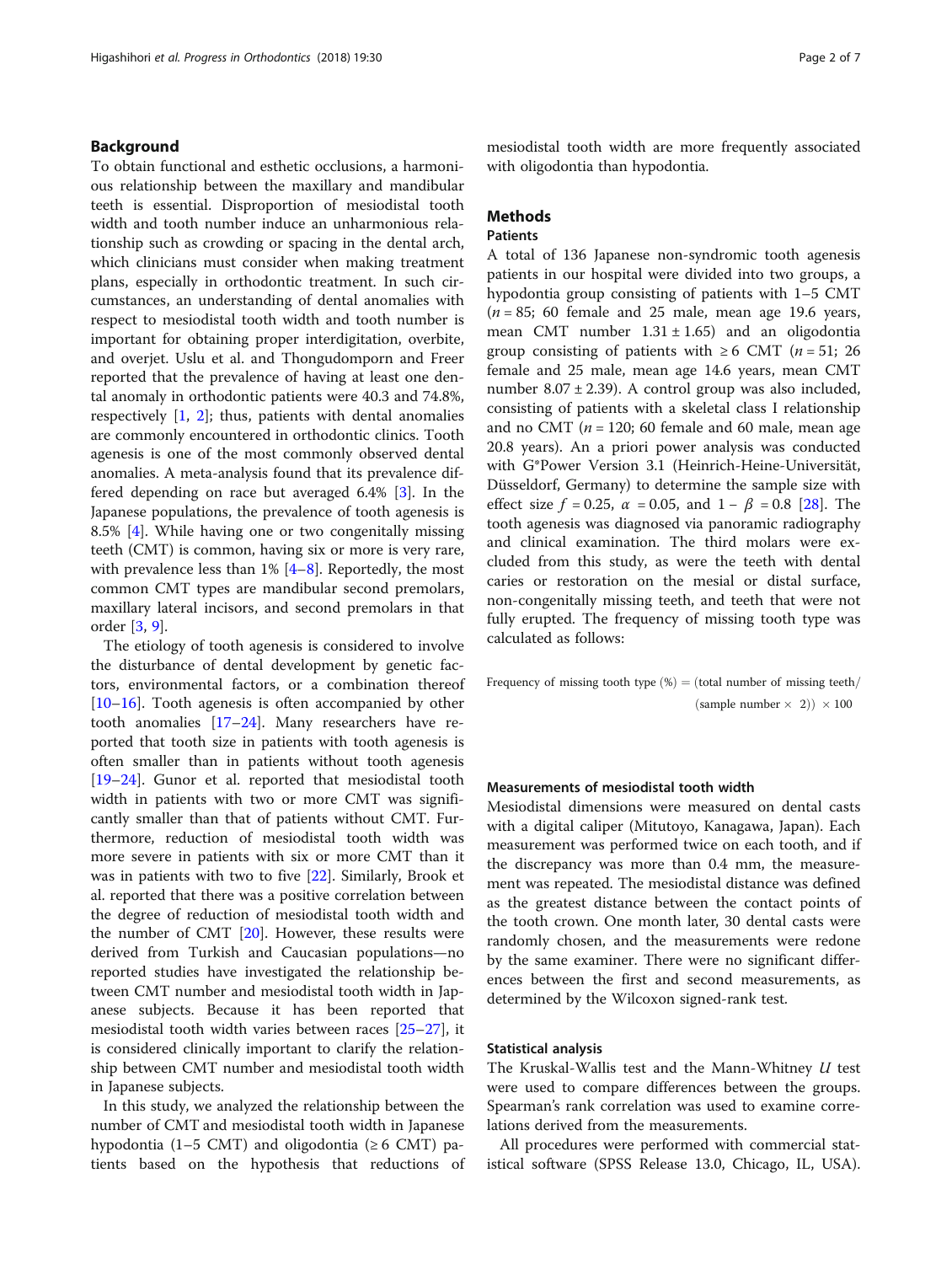All tests were two-tailed, with  $p < 0.05$  considered to be statistically significant.

#### Ethics approval

All procedures in this study were approved by the Ethics Committee of Tokyo Medical and Dental University (No. 419) and complied with the Code of Ethics of the World Medical Association (Declaration of Helsinki).

## Results

# Frequencies of missing tooth types in the hypodontia and oligodontia groups

In the hypodontia group, lower second premolars were the most frequently missing tooth type (25.9%), followed by lower lateral incisors (19.4%) and upper lateral incisors (17.1%). In the oligodontia group, the most frequently missing tooth type was also lower second premolars (88.2%), but the frequency was much higher than it was in the hypodontia group. Unlike the hypodontia group, in the oligodontia group, the second and third most frequently missing tooth types were upper second premolars (87.3%) and upper first premolars (63.7%) (Fig. 1).



# Reduction of mesiodistal tooth width

In order to determine whether mesiodistal tooth width exhibited sex-dependent differences in our sample, we compared the mesiodistal tooth width of each tooth type in female and male patients. Because 7 out of 12 tooth types differed significantly depending on sex (data not shown), and it has previously been reported that tooth size is larger in male subjects, separate comparisons of tooth size were performed for male and female patients.

Only maxillary lateral incisors and mandibular first molars exhibited statistically significant mesiodistal reductions in the female hypodontia group in comparison to the female control group, and though they were statistically significant, the differences were small, − 0.35 and − 0.37 mm, respectively. There were no significant differences in mesiodistal tooth width in the male hypodontia group compared with the male control group. In contrast, in the oligodontia groups of both sexes, numerous tooth types were significantly smaller than those of the corresponding gender-matched controls. The differences in mesiodistal tooth width between the oligodontia patients and the controls were largest in the upper lateral incisors, − 1.97 mm in male patients and − 1.23 mm in female patients. In the oligodontia group, the tooth types that exhibited significant reductions of more than 0.50 mm compared to the control group were the maxillary central incisors (− 0.64 mm), maxillary lateral incisors (− 1.23 mm), mandibular lateral incisors (− 0.54 mm), and first premolars (− 0.56 mm) in female patients, and the maxillary central incisors (− 0.59 mm), maxillary lateral incisors (− 0.97 mm), first premolars (− 0.82 mm), first molars (− 0.61 mm), and mandibular first premolars (− 0.50 mm) in male patients (Table [1](#page-3-0)).

# Correlations between CMT number and reduction of mesiodistal tooth width

We examined the correlation between CMT number and mesiodistal tooth width for each tooth type. Correlation analysis was performed with the datasets derived from the hypodontia and oligodontia groups pooled together. In female patients, there was a weak correlation for all tooth types except maxillary second premolars and mandibular first molars. In male patients however, correlations for all tooth types were stronger than they were in female patients, especially in the maxillary teeth (Table [2\)](#page-4-0).

# **Discussion**

Teeth develop from the dental lamina, then commence interactions with the epithelia and underlying mesenchyme. As tooth development advances, enamel knots mediate crown size and cusp formation [\[29](#page-6-0)]. Dental anomalies can occur due to disturbance of these processes by genetic factors, environmental factors, or both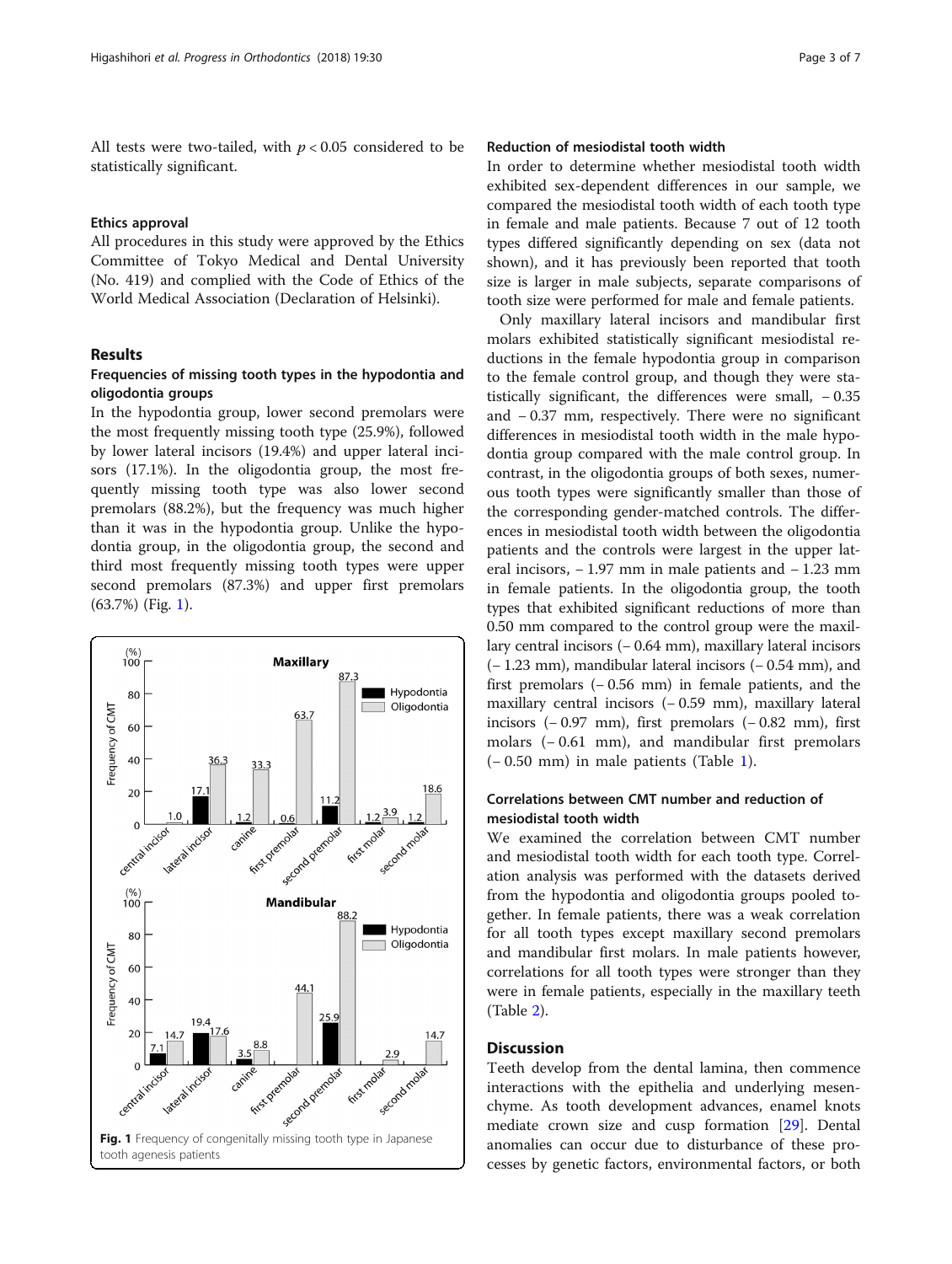|                                 | Control (C)      | Hypodintia (H)                    | Oligodontia (O) C vs H<br>Mean $\pm$ S.D. |              |              | C vs O  |                                                 | H vs O  |                        |
|---------------------------------|------------------|-----------------------------------|-------------------------------------------|--------------|--------------|---------|-------------------------------------------------|---------|------------------------|
|                                 |                  | Mean $\pm$ S.D. Mean $\pm$ S.D.   |                                           | Difference   | Significance |         | Difference Significance Difference Significance |         |                        |
| Male                            |                  |                                   |                                           |              |              |         |                                                 |         |                        |
| Maxilla                         |                  |                                   |                                           |              |              |         |                                                 |         |                        |
| Central incisor                 | $8.81 \pm 0.51$  | $8.60 \pm 0.62$                   | $8.22 \pm 0.76$                           | $-0.21$      | <b>NS</b>    | $-0.59$ | $**$                                            | $-0.38$ | $\ast$                 |
| Lateral incisor                 | $7.40 \pm 0.56$  | $7.37 \pm 1.00$                   | $6.43 \pm 0.90$                           | $-0.03$      | <b>NS</b>    | $-0.97$ | $**$                                            | $-0.94$ | $**$                   |
| Canine                          | $8.38 \pm 0.41$  | $8.20 \pm 0.56$                   | $7.94 \pm 0.55$                           | $-0.18$      | <b>NS</b>    | $-0.44$ | $***$                                           | $-0.26$ | $\ast$                 |
| First premolar                  | $7.75 \pm 0.44$  | $7.77 \pm 0.62$                   | $6.93 \pm 0.40$                           | 0.02         | <b>NS</b>    | $-0.82$ | $\pmb{\ast}\pmb{\ast}$                          | $-0.84$ | $\pmb{\ast}\pmb{\ast}$ |
| Second premolar $7.22 \pm 0.50$ |                  | $7.13 \pm 0.54$                   | $6.78 \pm 0.46$                           | $-0.09$      | <b>NS</b>    | $-0.44$ | <b>NS</b>                                       | $-0.35$ | <b>NS</b>              |
| First molar                     | $10.90 \pm 0.69$ | $10.99 \pm 0.75$                  | $10.29 \pm 0.75$                          | 0.09         | <b>NS</b>    | $-0.61$ | $**$                                            | $-0.7$  | $***$                  |
| Mandible                        |                  |                                   |                                           |              |              |         |                                                 |         |                        |
| Central incisor                 | $5.60 \pm 0.37$  | $5.79 \pm 0.61$                   | $5.42 \pm 0.39$                           | 0.19         | <b>NS</b>    | $-0.18$ | $\ast$                                          | $-0.37$ | $**$                   |
| Lateral incisor                 | $6.21 \pm 0.43$  | $6.21 \pm 0.60$                   | $5.91 \pm 0.50$                           | $\mathbf{O}$ | <b>NS</b>    | $-0.3$  | $\ast$                                          | $-0.3$  | $\ast$                 |
| Canine                          | $7.29 \pm 0.39$  | $7.16 \pm 0.47$                   | $6.98 \pm 0.46$                           | $-0.13$      | <b>NS</b>    | $-0.31$ | $\ast$                                          | $-0.18$ | <b>NS</b>              |
| First premolar                  | $7.70 \pm 0.37$  | $7.69 \pm 0.55$                   | $7.20 \pm 0.47$                           | $-0.01$      | <b>NS</b>    | $-0.5$  | $\ast\ast$                                      | $-0.49$ | $***$                  |
| Second premolar $7.64 \pm 0.46$ |                  | $7.54 \pm 0.46$                   | $7.13 \pm 0.25$                           | $-0.1$       | <b>NS</b>    | $-0.51$ | NS.                                             | $-0.41$ | <b>NS</b>              |
| First molar                     | $11.76 \pm 0.59$ | $11.74 \pm 0.71$                  | $11.32 \pm 0.64$                          | $-0.02$      | <b>NS</b>    | $-0.44$ | $\pmb{\ast}\pmb{\ast}$                          | $-0.42$ | $\ast$                 |
| Female                          |                  |                                   |                                           |              |              |         |                                                 |         |                        |
| Maxilla                         |                  |                                   |                                           |              |              |         |                                                 |         |                        |
| Central incisor                 | $8.69 \pm 0.49$  | $8.58 \pm 0.49$                   | $8.05 \pm 0.82$                           | $-0.11$      | <b>NS</b>    | $-0.64$ | $***$                                           | $-0.53$ | $\star\star$           |
| Lateral incisor                 | $7.29 \pm 0.69$  | $6.94 \pm 0.89$                   | $6.06 \pm 1.10$                           | $-0.35$      | $\ast$       | $-1.23$ | $***$                                           | $-0.88$ | $\ast\ast$             |
| Canine                          | $7.98 \pm 0.46$  | $7.97 \pm 0.49$                   | $7.76 \pm 0.65$                           | $-0.01$      | <b>NS</b>    | $-0.22$ | <b>NS</b>                                       | $-0.21$ | <b>NS</b>              |
| First premolar                  | $7.67 \pm 0.43$  | $7.51 \pm 0.55$                   | $7.29 \pm 0.58$                           | $-0.16$      | <b>NS</b>    | $-0.38$ | $\ast$                                          | $-0.22$ | <b>NS</b>              |
| Second premolar                 | $7.08 \pm 0.47$  | $7.05 \pm 0.57$                   | $7.20 \pm 0.88$                           | $-0.03$      | <b>NS</b>    | 0.12    | <b>NS</b>                                       | 0.15    | ${\sf NS}$             |
| First molar                     | $10.62 \pm 0.38$ | $10.51 \pm 0.60$                  | $10.35 \pm 0.51$                          | $-0.11$      | <b>NS</b>    | $-0.27$ | $\ast$                                          | $-0.16$ | ${\sf NS}$             |
| Mandible                        |                  |                                   |                                           |              |              |         |                                                 |         |                        |
| Central incisor                 | $5.61 \pm 0.37$  | $5.66 \pm 0.45$                   | $5.36 \pm 0.57$                           | 0.05         | <b>NS</b>    | $-0.25$ | <b>NS</b>                                       | $-0.3$  | $\ast$                 |
| Lateral incisor                 | $6.19 \pm 0.37$  | $6.07 \pm 0.50$                   | $5.65 \pm 0.41$                           | $-0.12$      | <b>NS</b>    | $-0.54$ | $\star\star$                                    | $-0.42$ | $\ast\ast$             |
| Canine                          | $6.86 \pm 0.44$  | $6.84 \pm 0.49$                   | $6.60\pm0.64$                             | $-0.02$      | <b>NS</b>    | $-0.26$ | <b>NS</b>                                       | $-0.24$ | <b>NS</b>              |
| First premolar                  | $7.51 \pm 0.43$  | $7.46 \pm 0.50$                   | $6.95 \pm 0.56$                           | $-0.05$      | <b>NS</b>    | $-0.56$ | $\star\star$                                    | $-0.51$ | $\ast$                 |
| Second premolar $7.42 \pm 0.44$ |                  | $7.34 \pm 0.49$                   | $6.67 \pm 1.17$                           | $-0.08$      | <b>NS</b>    | $-0.75$ | <b>NS</b>                                       | $-0.67$ | <b>NS</b>              |
| First molar                     |                  | $11.38 \pm 0.48$ 11.01 $\pm$ 0.61 | $11.05 \pm 0.89$                          | $-0.37$      | $\star\star$ | $-0.33$ | <b>NS</b>                                       | 0.04    | ${\sf NS}$             |

<span id="page-3-0"></span>Table 1 Tooth size reduction in tooth agenesis Japanese patients

NS not significant;  $*p < 0.05$ ,  $**p < 0.01$ 

[[10](#page-5-0)–[16](#page-5-0)]. When unfavorable factors affect the initiation of tooth development, the tooth may not develop at all (tooth agenesis), whereas when they affect later development, they may result in changes in tooth morphology. Because the permanent teeth develop at different time-points, the influences of unfavorable factors can differ between tooth types. Later-developing tooth types in the same tooth family may have more of a chance of being exposed to unfavorable factors earlier in development. If the unfavorable factors exert influence early in the development of odontogenesis, such as at the time of initiation of tooth formation, there may be more of a possibility of severe effects such as tooth agenesis. If they exert influence at a later stage in development, the

effects may be reduced and may only influence aspects of tooth morphology such as tooth size and cusp forma-tion. Juuri and Balic [\[30](#page-6-0)] proposed that a gradual reduction in the odontogenic potential of dental lamina may explain why tooth agenesis most frequently affects the last tooth to develop within a tooth family. If the unfavorable effects on odontogenesis are weak, this gradual reduction in odontogenic potential may only affect the last tooth to form, as is apparent in some hypodontia patients. If the unfavorable effects are strong, however, more of the teeth may be affected by tooth size reduction and CMT. Concordant with these two ideas, later-forming teeth are much more susceptible to tooth agenesis and size reduction than earlier-forming teeth.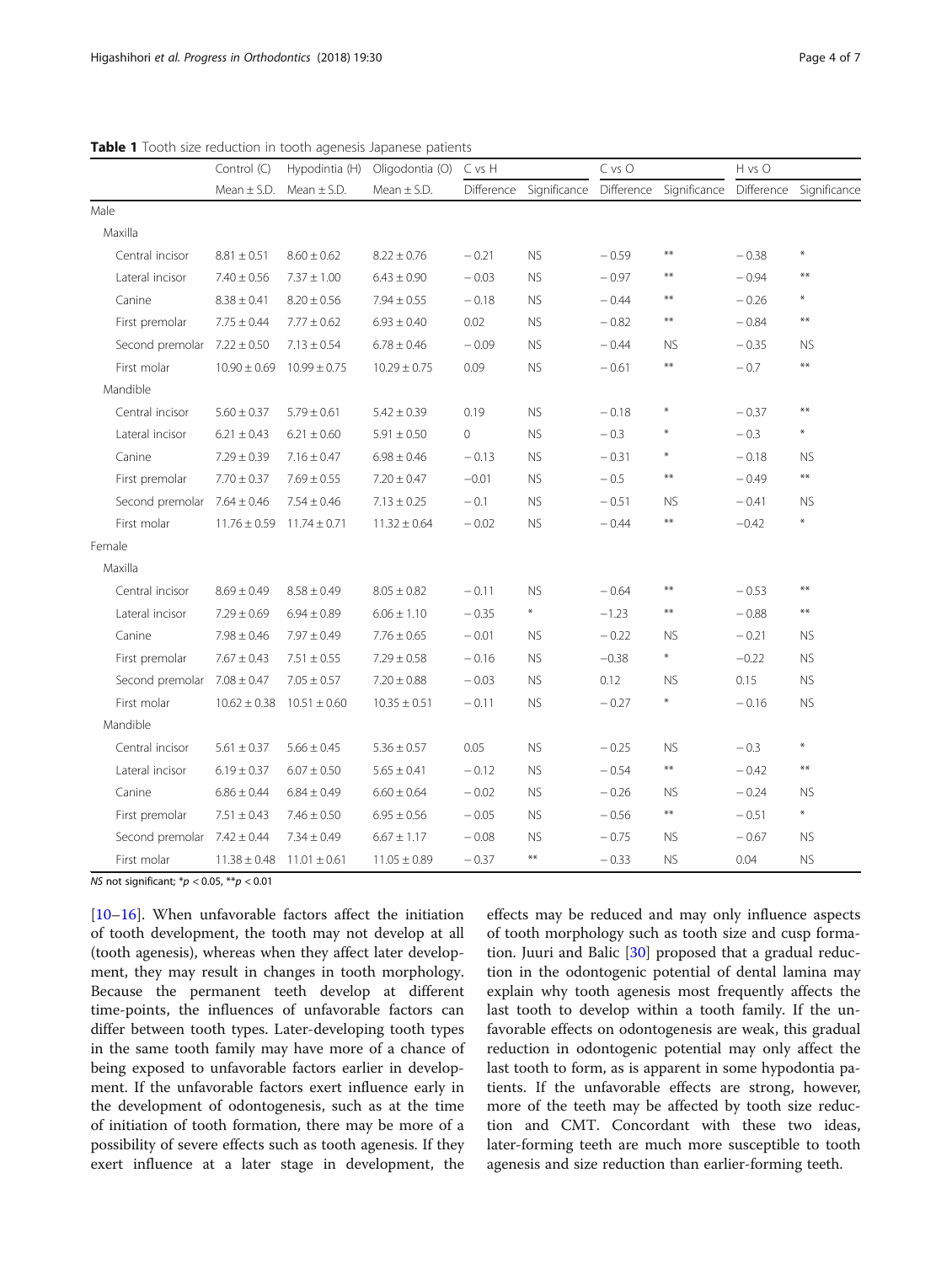|                 | Male    |            | Female  |           |  |
|-----------------|---------|------------|---------|-----------|--|
|                 | $\rho$  | $p$ value  | $\rho$  | $p$ value |  |
| Maxilla         |         |            |         |           |  |
| Central incisor | 0.43862 | $***$      | 0.38505 | $**$      |  |
| Lateral incisor | 0.47517 | $***$      | 0.29453 | $***$     |  |
| Canine          | 0.52780 | $***$      | 0.27117 | $***$     |  |
| First premolar  | 0.62379 | $***$      | 0.22338 | $\ast$    |  |
| Second premolar | 0.46537 | $***$      | 0.00906 | <b>NS</b> |  |
| First molar     | 0.55202 | $***$      | 0.19545 | $\ast$    |  |
| Mandible        |         |            |         |           |  |
| Central incisor | 0.38208 | $***$      | 0.2475  | $***$     |  |
| Lateral incisor | 0.48131 | $***$      | 0.39227 | $***$     |  |
| Canine          | 0.38966 | $***$      | 0.26579 | $***$     |  |
| First premolar  | 0.54793 | $\ast\ast$ | 0.36169 | $***$     |  |
| Second premolar | 0.35016 | $***$      | 0.36274 | $***$     |  |
| First molar     | 0.52197 | $***$      | 0.09814 | <b>NS</b> |  |

<span id="page-4-0"></span>Table 2 Correlation between congenitally missing tooth number and tooth size reduction

NS not significant;  $np < 0.05$ ,  $**p < 0.01$ 

In this study, in the hypodontia group, mandibular second premolars were the most frequently CMT, followed by mandibular and maxillary lateral incisors, which is consistent with results reported by Endo et al. [[4\]](#page-5-0), who investigated 3358 Japanese orthodontic patients. Many researchers have reported that mandibular second premolars were the most frequently missing tooth type in tooth agenesis patients; however, in some reports, the maxillary and mandibular lateral incisors were the most frequently missing tooth type in Japanese [\[31,](#page-6-0) [32](#page-6-0)] and in other races [[3,](#page-5-0) [9\]](#page-5-0). Regardless of the change in order, these teeth are the last teeth to form in their tooth family, which supports the contention that the last forming teeth are more susceptible to tooth agenesis. Although the mandibular second premolars were the most frequently missing tooth type in both the oligodontia group and the hypodontia group, there was a dramatic difference in frequency—25.9% (hypodontia) vs. 88.2% (oligodontia), and in the oligodontia group, the second, third, and fourth most frequently missing teeth were the maxillary second premolars (87.3%) and first premolars (63.7%) and mandibular first premolars (44.1%). These results are consistent with those of Endo et al. [\[4](#page-5-0)] and Ogaard et al. [[33\]](#page-6-0), which may indicate that an increased number of missing premolars is a typical feature of oligodontia patients.

Notably, in the current study, there was no significant difference in the reduction of mesiodistal tooth width in the hypodontia group except for maxillary lateral incisors and mandibular first molars in female, whereas other researchers reported a significant difference in mild tooth agenesis patients [\[17](#page-5-0), [22](#page-6-0), [34](#page-6-0)]. This may relate

specifically to the fact that our sample population was Japanese, or it may relate to some other difference in sample collection. In the oligodontia group in the current study, however, as in the study of Gungor and Turkkahraman [\[22](#page-6-0)], in both sexes, reduction of mesiodistal tooth width was greater in cases of severe agenesis. Brook et al. [\[20](#page-6-0)] further concluded that as the number of CMT increase, the degree of tooth size reduction increases. The results of the current study are concordant with this in both sexes, with a higher correlation in male patients, particularly with regard to maxillary teeth. The details of CMT and reduction of mesiodistal tooth width pertaining to sex differences remain unclear at present, and further investigations are necessary in this respect.

Maxillary lateral incisors exhibited a higher frequency of CMT in both the hypodontia group and the oligodontia group in the current study. In a few reports, the frequency of tooth agenesis of maxillary lateral incisors was reduced in severe tooth agenesis patients compared to mild tooth agenesis patients  $[4, 5, 31]$  $[4, 5, 31]$  $[4, 5, 31]$  $[4, 5, 31]$  $[4, 5, 31]$ . In the current study, however, the frequency was still high. Moreover, maxillary lateral incisors exhibited the greatest difference in the oligodontia group, as has been reported by other researchers [\[20](#page-6-0), [22\]](#page-6-0). Thus, it is possible that these teeth may be more susceptible to disturbances during development than other teeth because maxillary lateral incisors have simpler morphology, which may be more easily affected than that of any other teeth.

In contrast to the finding of high frequency of CMT in maxillary and mandibular second premolars in the oligodontia group, the mesiodistal tooth widths of these teeth, even in the oligodontia group, were not significantly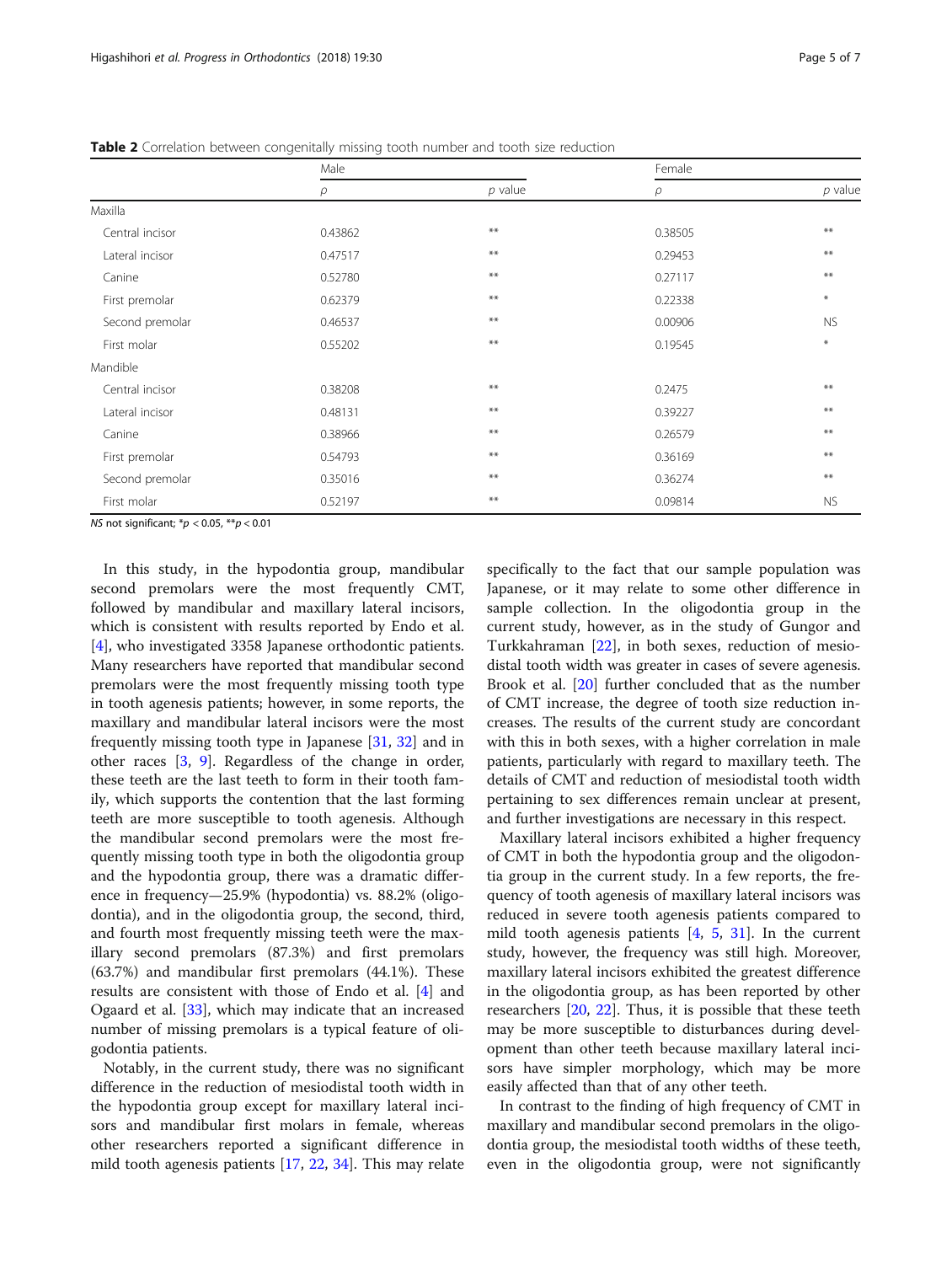<span id="page-5-0"></span>differ from the sizes in the controls. These results differ from the findings of another study that maxillary and mandibular second premolars were also smaller in tooth agenesis patients [\[20](#page-6-0), [22\]](#page-6-0). The discrepancy between the results of our study and their study may indicate that this phenomenon is specific to Japanese patients with tooth agenesis. However, our oligodontia patients included only four maxillary second premolars and three mandibular second premolars that were measured in both sexes, which suggests that larger numbers of teeth are needed to clarify this issue statistically. Further collection of samples is necessary to resolve this question.

The current study focused on the mesiodistal tooth width since it is believed that proper mesiodistal tooth width ratio of the maxillary and mandibular arches is necessary to have proper interdigitation, overbite, and overjet [\[35](#page-6-0)]. It is therefore important to know the characteristics of mesiodistal tooth width in tooth agenesis patients for making a treatment plan. However, because buccolingual dimensions and tooth shape were also affected in tooth agenesis patients [[20,](#page-6-0) [22](#page-6-0), [29](#page-6-0)], further analysis including three-dimensional analysis is essential to clarify the relation of tooth size/shape and tooth agenesis in Japanese patients.

#### Limitation

All the samples, including the controls, were collected from Japanese orthodontic patients which limits the generalizability of our study. Richardson and Malhotra [[36\]](#page-6-0) and Johe et al. [\[35\]](#page-6-0) reported tooth size discrepancies greater than  $\pm$  1 SD in 33.7 and 41% of their orthodontic patients, respectively. Our control samples also include disproportions in tooth size. However, the mean dimensions for the controls were similar to those reported by Brook et al. [[20\]](#page-6-0). Nevertheless, because the samples were taken only from a Japanese population, the results should not be extrapolated to other racial population.

#### Conclusions

In oligodontia patients, more varieties of tooth types showed reduced tooth size, and there was a correlation between CMT number and tooth size. These results support the hypothesis that tooth size reductions are more frequently observed in oligodontia cases than in hypodontia cases in Japanese patients.

## Acknowledgements

We thank all the members of Maxillofacial Orthognathics, Tokyo Medical and Dental University, for the helpful comments.

#### Availability of data and materials

The datasets supporting the conclusions of this article are included within the article.

#### Authors' contributions

NH contributed to the data acquisition and analysis, coordinated the research project, participated in the interpretation of the results, drafted the manuscript, and critically revised the manuscript. JT, MK, and YT participated in the interpretation of the results and critically revised the manuscript. KM coordinated the research project and critically revised the manuscript. All authors read and approved the final manuscript.

## Ethics approval and consent to participate

All procedures in this study were approved by the Ethics Committee of Tokyo Medical and Dental University (No. 419) and complied with the Code of Ethics of the World Medical Association (Declaration of Helsinki).

#### Consent for publication

Not applicable

#### Competing interests

The authors declare that they have no competing interests.

#### Publisher's Note

Springer Nature remains neutral with regard to jurisdictional claims in published maps and institutional affiliations.

## Received: 9 April 2018 Accepted: 5 June 2018 Published online: 20 August 2018

#### References

- 1. Thongudomporn U, Freer TJ. Prevalence of dental anomalies in orthodontic patients. Aust Dent J. 1998;43(6):395–8.
- 2. Uslu O, Akcam MO, Evirgen S, Cebeci I. Prevalence of dental anomalies in various malocclusions. Am J Orthod Dentofac Orthop. 2009;135(3):328–35.
- 3. Khalaf K, Miskelly J, Voge E, Macfarlane TV. Prevalence of hypodontia and associated factors: a systematic review and meta-analysis. J Orthod. 2014;41(4):299–316.
- 4. Endo T, Ozoe R, Kubota M, Akiyama M, Shimooka S. A survey of hypodontia in Japanese orthodontic patients. Am J Orthod Dentofac Orthop. 2006;129(1):29–35.
- 5. Muller TP, Hill IN, Peterson AC, Blayney JR. A survey of congenitally missing permanent teeth. J Am Dent Assoc. 1970;81(1):101–7.
- 6. Nordgarden H, Jensen JL, Storhaug K. Reported prevalence of congenitally missing teeth in two Norwegian counties. Community Dent Health. 2002;19(4):258–61.
- 7. O'Dowling IB, McNamara TG. Congenital absence of permanent teeth among Irish school-children. J Ir Dent Assoc. 1990;36(4):136–8.
- 8. Rose JS. A survey of congenitally missing teeth, excluding third molars, in 6000 orthodontic patients. Dent Pract Dent Rec. 1966;17(3):107–14.
- 9. Polder BJ, Van't Hof MA, Van der Linden FP, Kuijpers-Jagtman AM. A meta-analysis of the prevalence of dental agenesis of permanent teeth. Community Dent Oral Epidemiol. 2004;32(3):217–26.
- 10. Kaste SC, Hopkins KP, Jenkins JJ, 3rd. Abnormal odontogenesis in children treated with radiation and chemotherapy: imaging findings. AJR Am J Roentgenol 1994;162(6):1407–1411.
- 11. Kaste SC, Hopkins KP, Jones D, Crom D, Greenwald CA, Santana VM. Dental abnormalities in children treated for acute lymphoblastic leukemia. Leukemia. 1997;11(6):792–6.
- 12. Kjaer I, Kocsis G, Nodal M, Christensen LR. Aetiological aspects of mandibular tooth agenesis—focusing on the role of nerve, oral mucosa, and supporting tissues. Eur J Orthod. 1994;16(5):371–5.
- 13. Marec-Berard P, Azzi D, Chaux-Bodard AG, Lagrange H, Gourmet R, Bergeron C. Long-term effects of chemotherapy on dental status in children treated for nephroblastoma. Pediatr Hematol Oncol. 2005;22(7):581–8.
- 14. Stockton DW, Das P, Goldenberg M, D'Souza RN, Patel PI. Mutation of PAX9 is associated with oligodontia. Nat Genet. 2000;24(1):18–9.
- 15. van den Boogaard MJ, Dorland M, Beemer FA, van Amstel HK. MSX1 mutation is associated with orofacial clefting and tooth agenesis in humans. Nat Genet. 2000;24(4):342–3.
- 16. Vastardis H, Karimbux N, Guthua SW, Seidman JG, Seidman CE. A human MSX1 homeodomain missense mutation causes selective tooth agenesis. Nat Genet. 1996;13(4):417–21.
- 17. Kerekes-Mathe B, Brook AH, Martha K, Szekely M, Smith RN. Mild hypodontia is associated with smaller tooth dimensions and cusp numbers than in controls. Arch Oral Biol. 2015;60(9):1442–9.
- 18. Schalk van der Weide Y, Prahl-Andersen B, Bosman F. Tooth formation in patients with oligodontia. Angle Orthod. 1993;63(1):31–7.